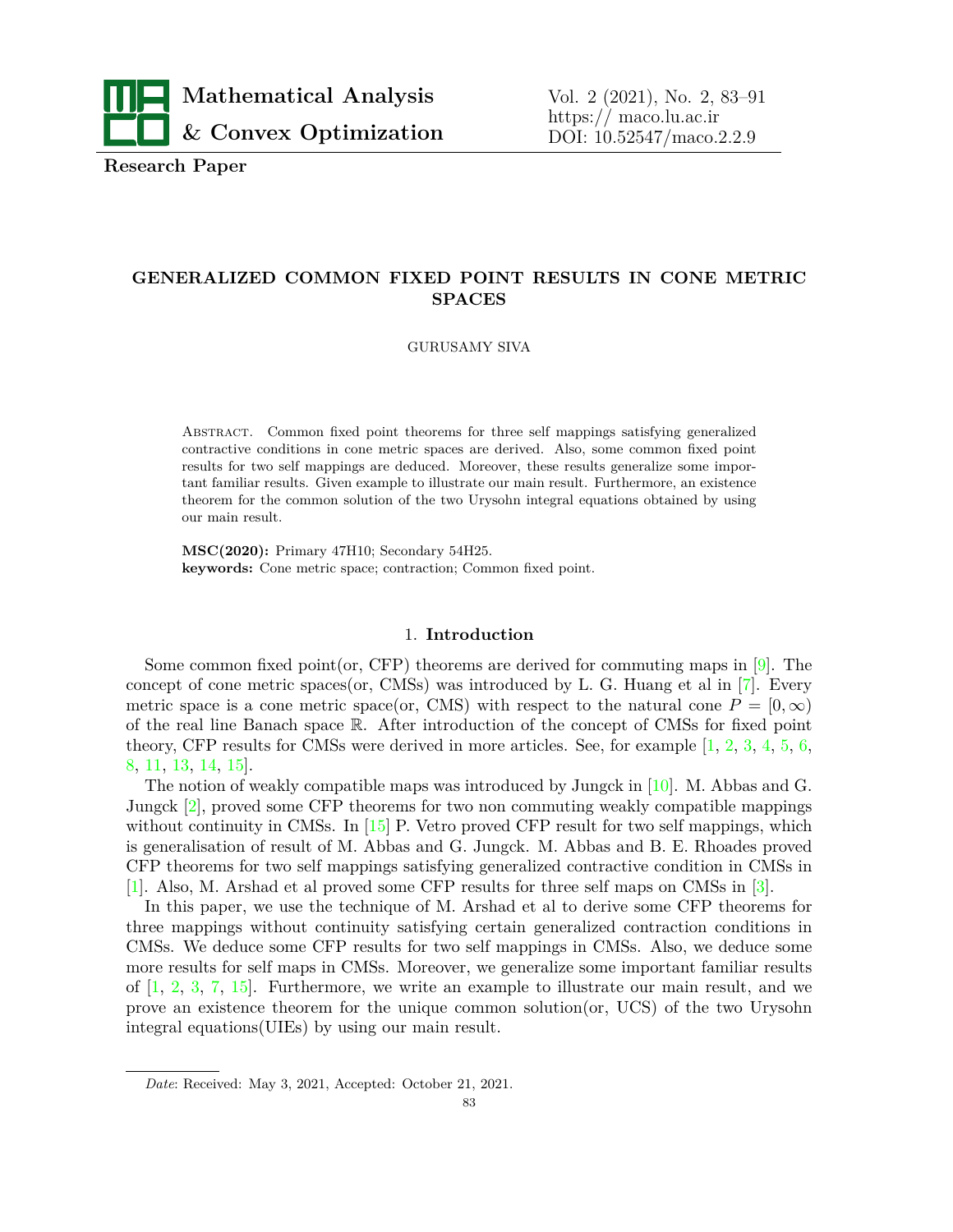#### 84 G. SIVA

## 2. **Cone metric spaces**

This section include some definitions and known results in this section. See [[7](#page-8-1)] for more details.

Let *E* always be a real Banach space and  $P \subset E$ . The set *P* is called a cone if and only if

(I) *P* is closed,  $P \neq \emptyset$ , and  $P \neq \{0\};$ 

 $(II)$   $a, b \in \mathbb{R}, a, b \geq 0, \nu, \eta \in P \Rightarrow a\nu + b\eta \in P$ ; and

(III)  $\nu \in P$  and  $-\nu \in P \Rightarrow \nu = 0$ .

Given a cone  $P \subset E$ , we define a partial ordering  $\leq$  with regard to  $P$  by  $\nu \leq \eta$  iff  $\eta - \nu \in P$ . We shall write  $\nu < \eta$  to mention that  $\nu \leq \eta$  but  $\nu \neq \eta$ , and  $\nu \ll \eta$  iff  $\eta - \nu \in intP$ , where *intP* represent the interior of *P*.

The cone *P* is called normal if there is a number  $K > 0$  such that  $\forall \nu, \eta \in E$  satisfying  $0 \leq \nu \leq \eta$  we have  $\|\nu\| \leq K \|\eta\|$ . The smallest positive number K is called the normal constant of *P*.

In this paper, *E* is a Banach space, *P* is a cone in *E* with  $intP \neq \emptyset$ , and  $\leq$  is the partial ordering induced by *P*.

**Definition 2.1.** [\[7\]](#page-8-1) Let  $W \neq \emptyset$  be a set. The function  $d: W \times W \rightarrow E$  is said to be a cone metric if

- (i)  $0 \leq d(\nu, \eta), \forall \nu, \eta \in W$  and  $d(\nu, \eta) = 0$  iff  $\nu = \eta$ ;
- (ii)  $d(\nu, \eta) = d(\eta, \nu)$ ,  $\forall \nu, \eta \in W$ ; and
- $(iii)$   $d(\nu, \eta) \leq d(\nu, \mu) + d(\mu, \eta), \forall \nu, \eta, \mu \in W$ .

Then  $(W, d)$  is called a cone metric space(CMS).

**Definition 2.2.** [\[7\]](#page-8-1) Let  $(W, d)$  be a CMS, and  $\{\nu_n\}$  be a sequence in W.

- (i)  $\{v_n\}$  is said to be order convergent if for every  $c \in E$  with  $0 \ll c$  there exists  $N \in \mathbb{N}$ such that  $\forall n > N$ ,  $d(\nu_n, \nu) \ll c$ , for some  $\nu \in W$ .
- (ii)  $\{v_n\}$  is called an order Cauchy sequence(or, OCS) if for any  $c \in E$  with  $0 \ll c$ , there exists  $N \in \mathbb{N}$  such that  $\forall n, m > N$ ,  $d(\nu_n, \nu_m) \ll c$ .
- (iii)  $(W, d)$  is called an order complete, if every OCS is order convergent in  $W$ .

For the main results of this paper we need the following lemma and definitions.

**Lemma 2.3.** [\[7\]](#page-8-1) *Let* (*W, d*) *be a CMS, and the corresponding P be a normal cone with normal constant(or, NCWNC) K. Let*  $\{\nu_n\}$  *and*  $\{\eta_n\}$  *be two sequences in W. Then the following conditions hold.*

- (i) *The sequence*  $\{\nu_n\}$  *order converges to*  $\nu$  *in*  $W$  *iff*  $d(\nu_n, \nu) \to 0$  *as*  $n \to \infty$ *.*
- (ii) If  $\nu_n \rightarrow \nu$ ,  $\nu_n \rightarrow \eta$  as  $n \rightarrow \infty$ , then  $\nu = \eta$ .
- (iii) *The sequence*  $\{\nu_n\}$  *is an OCS iff*  $d(\nu_n, \nu_m) \to 0(n, m \to \infty)$ *.*
- (iv) If  $\nu_n \to \nu$ ,  $\eta_n \to \eta$  as  $n \to \infty$ , then  $d(\nu_n, \eta_n) \to d(\nu, \eta)$  as  $n \to \infty$ .

**Definition 2.4.** [\[2\]](#page-7-1) Let  $h, f, g: W \to W$  be three maps. If  $\eta = h\nu = f\nu = g\nu$  for some  $\nu$  in *W*, then *v* is called a coincidence point of *h*, *f* and *g*, and *η* is called a point of coincidence(or, POC) of *h*, *f* and *g*.

**Definition 2.5.** [[10\]](#page-8-10) A pair  $(h, f)$  of self maps on a set  $W \neq \emptyset$  is called weakly compatible(or, WC) if the condition  $h\nu = f\nu$  implies that  $hf\nu = fh\nu$ .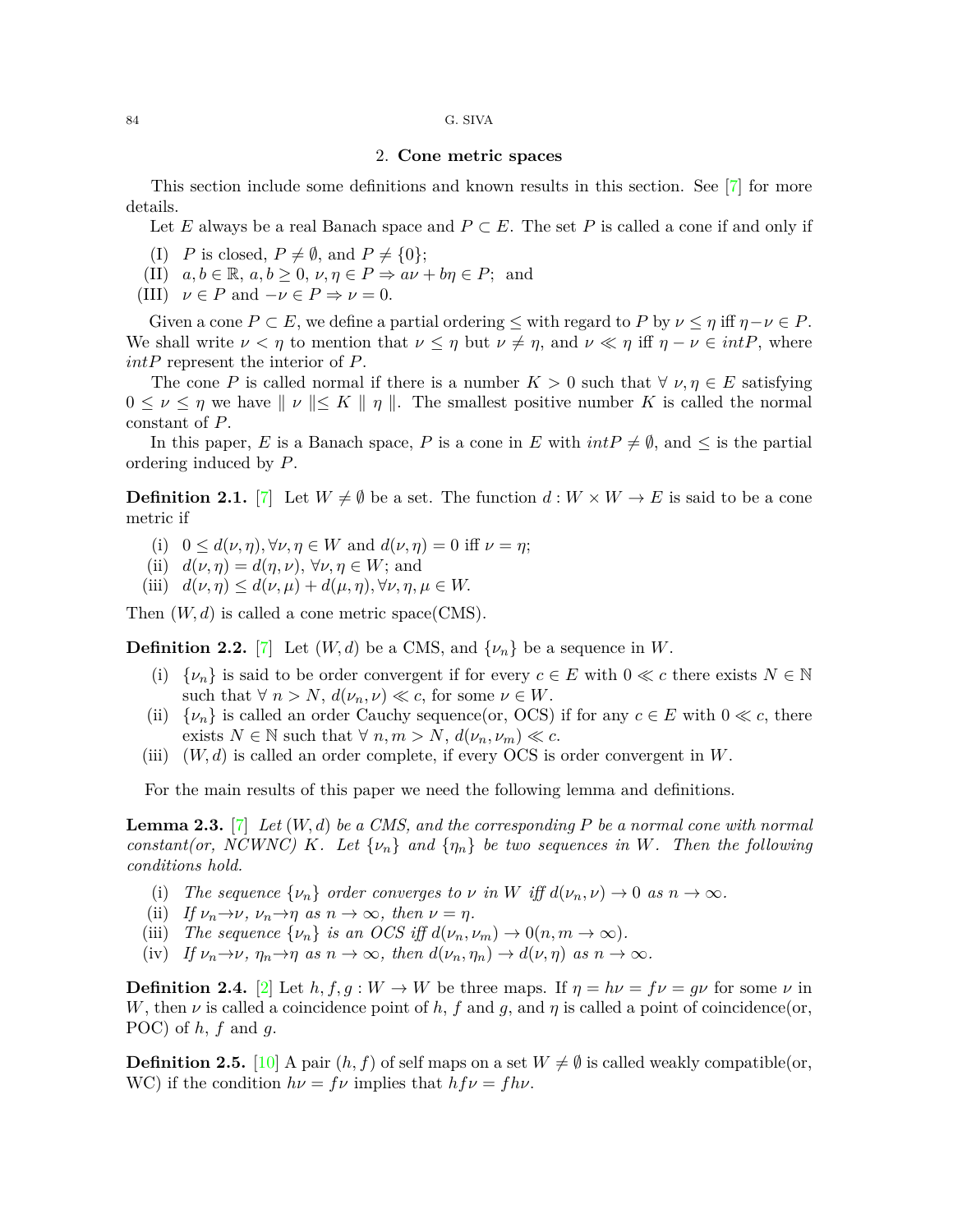# 3. **main results**

In this section, we establish the result on points of coincidence and common fixed points for three self mappings and then show that our main result generalizes some important results of fixed point.

**Definition 3.1.** Let *h*, *f* and *g* be three self maps on a CMS (*W, d*) and  $f(W) \cup g(W) \subseteq$ *h*(*W*). Let  $\nu_0 \in W$ . Choose points  $\nu_1$  and  $\nu_2$  in *W* such that  $f\nu_0 = h\nu_1$  and  $g\nu_1 = h\nu_2$ . Continuing this process we get  $\nu_1, \nu_2, ..., \nu_{2i}$ . Now we choose  $\nu_{2i+1}$  and  $\nu_{2i+2}$  in *W* such that  $f(\nu_{2i}) = h(\nu_{2i+1}), g(\nu_{2i+1}) = h(\nu_{2i+2}), i = 0, 1, 2, \dots$  Then the sequence  $\{h\nu_n\}$  is called a  $f - g$  sequence.

**Proposition 3.2.** *Let* (*W, d*) *be a CMS, and the corresponding P be a NCWNC K. Let h, f* and *g* be three self maps on a set *W* and  $g(W) \cup f(W) \subseteq h(W)$ . If the following conditions *hold*

- (i)  $d(f\nu, g\eta) \leq \alpha d(h\eta, h\nu) + \beta [d(h\nu, f\nu) + d(g\eta, h\eta)] + \gamma [d(h\nu, g\eta) + d(f\nu, h\eta)], \forall \nu, \eta \in W,$ *with*  $\nu \neq \eta$ *, where*  $\alpha, \gamma, \beta \geq 0$ *, with*  $\alpha + 2\beta + 2\gamma < 1$ *;*
- (ii)  $d(f\nu, g\nu) < d(h\nu, f\nu) + d(h\nu, g\nu)$ ,  $\forall \nu \in W$ *, where*  $f\nu \neq g\nu$ *,*

*then every*  $f - g$  *sequence is an OCS.* 

*Proof.* Fix  $\nu_0 \in W$ , and let  $\{h\nu_n\}$  be a  $f - g$  sequence. Case(I): Suppose  $h\nu_n \neq h\nu_{n+1}$ , for all  $n \in \mathbb{N}$ . So  $\nu_n \neq \nu_{n+1}$ , for all *n*, and hence

$$
d(h\nu_{2i+1}, h\nu_{2i+2}) = d(f\nu_{2i}, g\nu_{2i+1})
$$

$$
\leq \alpha d(h\nu_{2i}, h\nu_{2i+1}) + \beta [d(h\nu_{2i}, f\nu_{2i}) + d(h\nu_{2i+1}, g\nu_{2i+1})] +\gamma [d(h\nu_{2i}, g\nu_{2i+1}) + d(h\nu_{2i+1}, f\nu_{2i})]
$$

$$
\leq \alpha d(h\nu_{2i}, h\nu_{2i+1}) + \beta [d(h\nu_{2i}, h\nu_{2i+1}) + d(h\nu_{2i+1}, h\nu_{2i+2})] +\gamma [d(h\nu_{2i}, h\nu_{2i+2}) + d(h\nu_{2i+1}, h\nu_{2i+1})]
$$

$$
d(h\nu_{2i+1}, h\nu_{2i+2}) \leq (\frac{\alpha+\beta+\gamma}{1-\beta-\gamma})d(h\nu_{2i}, h\nu_{2i+1}).
$$

Similarly,

$$
d(h\nu_{2i+2}, h\nu_{2i+3}) \leq (\frac{\alpha+\beta+\gamma}{1-\beta-\gamma})d(h\nu_{2i+1}, h\nu_{2i+2}).
$$

By putting  $\lambda = \left(\frac{\alpha + \beta + \gamma}{1 - \beta - \gamma}\right) < 1$ , we have

$$
d(h\nu_{2i+1}, h\nu_{2i+2}) \leq \lambda d(h\nu_{2i}, h\nu_{2i+1}),
$$
 and

$$
d(h\nu_{2i+2}, h\nu_{2i+3}) \leq \lambda d(h\nu_{2i+1}, h\nu_{2i+2}).
$$

Now, by using the induction, for each  $i=0,1,2,...$ , we get

$$
d(h\nu_{2i+1}, h\nu_{2i+2}) \leq \lambda^{2i+1} d(h\nu_0, h\nu_1).
$$

Similarly,

$$
d(h\nu_{2i+2}, h\nu_{2i+3}) \leq \lambda^{2i+2} d(h\nu_0, h\nu_1).
$$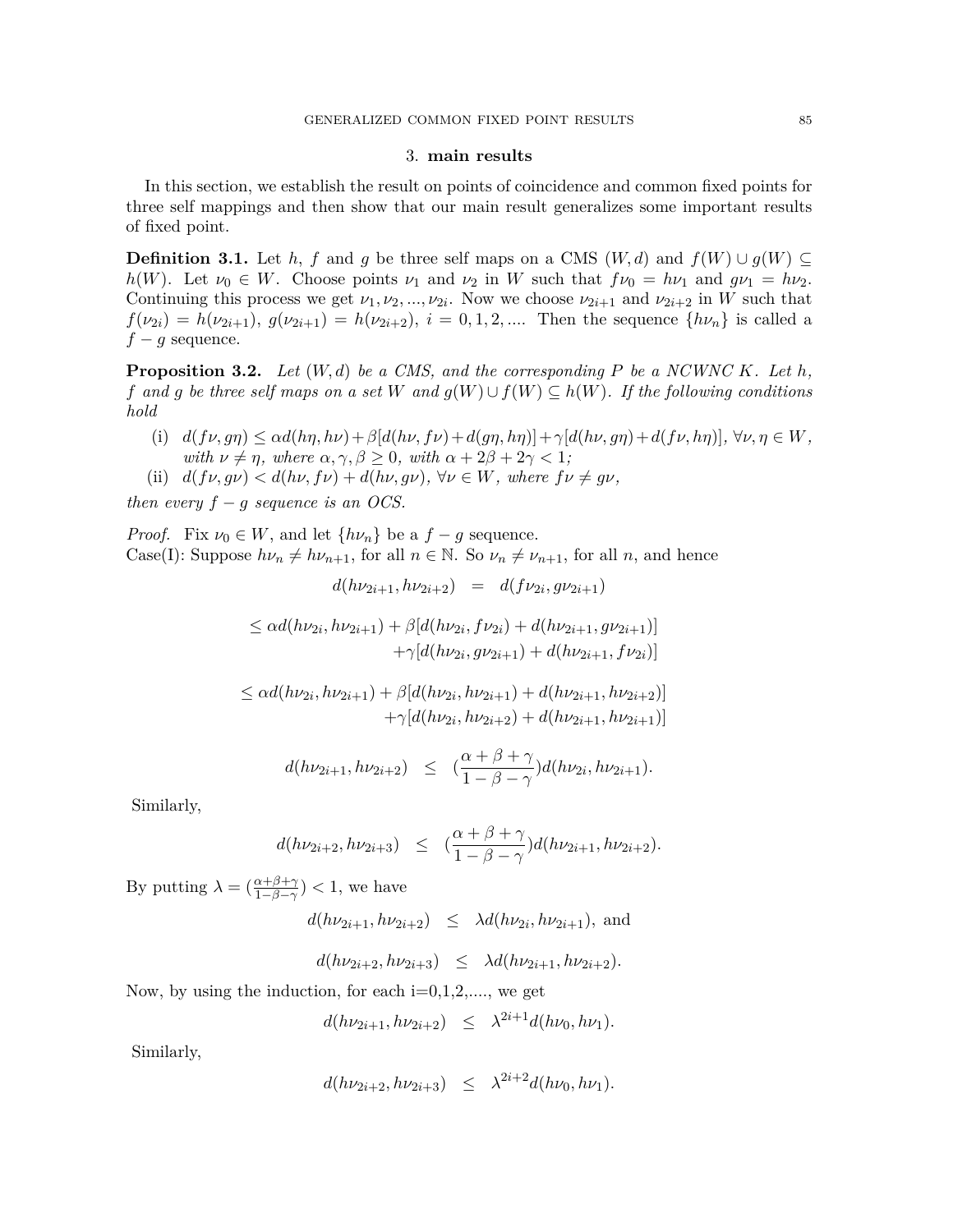Now, for  $p < q$ , we get

$$
d(h\nu_{2p+1}, h\nu_{2q+1}) \leq d(h\nu_{2p+1}, h\nu_{2p+2}) + d(h\nu_{2p+2}, h\nu_{2p+3}) + \dots + d(h\nu_{2q}, h\nu_{2q+1})
$$
  

$$
\leq \left(\sum_{i=2p+1}^{2q} \lambda^i\right) d(h\nu_0, h\nu_1).
$$

Hence,

$$
||d(h\nu_{2p+1}, h\nu_{2q+1})|| \leq \Big(\sum_{i=2p+1}^{2q+1} \lambda^i\Big)K||d(h\nu_0, h\nu_1)||.
$$

So,  $d(h\nu_{2p+1}, h\nu_{2q+1}) \to 0$  as  $p, q \to \infty$ . Also we get  $d(h\nu_{2p}, h\nu_{2q+1}) \rightarrow 0$  as  $p, q \rightarrow \infty$ ,  $d(h\nu_{2p}, h\nu_{2q}) \rightarrow 0$  as  $p, q \rightarrow \infty$ , and  $d(h\nu_{2p+1}, h\nu_{2q}) \rightarrow 0$  as  $p, q \rightarrow \infty$ . Therefore,  $d(h\nu_m, h\nu_n) \to 0$  as  $m, n \to \infty$  for  $m < n$ . Hence  $\{h\nu_n\}$  is an OCS. Case (II): Suppose  $h\nu_m = h\nu_{m+1}$ , for some  $m \in \mathbb{N}$ . If  $\nu_m = \nu_{m+1}$ , and  $m = 2i$ , then by (ii), we have,

$$
d(h\nu_{2i+1}, h\nu_{2i+2}) = d(f\nu_{2i}, g\nu_{2i+1})
$$
  

$$
< d(h\nu_{2i}, f\nu_{2i}) + d(h\nu_{2i+1}, g\nu_{2i+1})
$$
  

$$
= d(h\nu_{2i+1}, h\nu_{2i+2}).
$$

Therefore,  $h\nu_{2i+1} = h\nu_{2i+2}$ . If  $\nu_m \neq \nu_{m+1}$ , then we have

$$
d(h\nu_{2i+1}, h\nu_{2i+2}) = d(f\nu_{2i}, g\nu_{2i+1})
$$

$$
\leq \alpha d(h\nu_{2i}, h\nu_{2i+1}) + \beta [d(h\nu_{2i}, f\nu_{2i}) + d(h\nu_{2i+1}, g\nu_{2i+1})] + \gamma [d(h\nu_{2i}, g\nu_{2i+1}) + d(h\nu_{2i+1}, f\nu_{2i})]
$$

$$
= \alpha d(h\nu_{2i}, h\nu_{2i+1}) + \beta [d(h\nu_{2i}, h\nu_{2i+1}) + d(h\nu_{2i+1}, h\nu_{2i+2})] + \gamma [d(h\nu_{2i}, h\nu_{2i+2}) + d(h\nu_{2i+1}, h\nu_{2i+1})]
$$

$$
= (\beta + \gamma)d(h\nu_{2i+1}, h\nu_{2i+2}).
$$

Then  $d(h\nu_{2i+1}, h\nu_{2i+2}) \leq (\beta + \gamma)^k d(h\nu_{2i+1}, h\nu_{2i+2})$ , for every  $k = 1, 2, 3, ...,$  and  $||d(h\nu_{2i+1}, h\nu_{2i+2})|| \leq (\beta+\gamma)^k K ||d(h\nu_{2i+1}, h\nu_{2i+2})||$ , for every  $k = 1, 2, 3, \dots$ . Since  $(\beta+\gamma)^k \to$ 0 as  $k \to \infty$ , we get  $d(h\nu_{2i+1}, h\nu_{2i+2}) = 0$ . Therefore,  $h\nu_{2i+1} = h\nu_{2i+2}$ . Similarly we conclude that,  $h\nu_{2i+2} = h\nu_{2i+3}$ . So,  $h\nu_n = h\nu_m$ , for all  $n \geq m$ . Hence  $\{h\nu_n\}$  is an OCS, and this complete the proof.  $\Box$ 

We are now ready to state the main result.

**Theorem 3.3.** Let  $(W, d)$  be a CMS, and the corresponding P be a NCWNC K. Let h, f *and g be three self maps on a set W such that h*(*W*) *be an order complete subspace of W and g*(*W*) ∪ *f*(*W*) ⊆ *h*(*W*). *If* 

- (i)  $d(f\nu, g\eta) \leq \alpha d(h\eta, h\nu) + \beta [d(h\nu, f\nu) + d(g\eta, h\eta)] + \gamma [d(h\nu, g\eta) + d(f\nu, h\eta)], \forall \nu, \eta \in X,$ *with*  $\nu \neq \eta$ *, where*  $\alpha, \gamma, \beta \geq 0$ *, with*  $\alpha + 2\beta + 2\gamma < 1$ *; and*
- (ii)  $d(f\nu, g\nu) < d(h\nu, f\nu) + d(h\nu, g\nu)$ , for all  $\nu \in W$ *, where*  $f\nu \neq g\nu$ *,*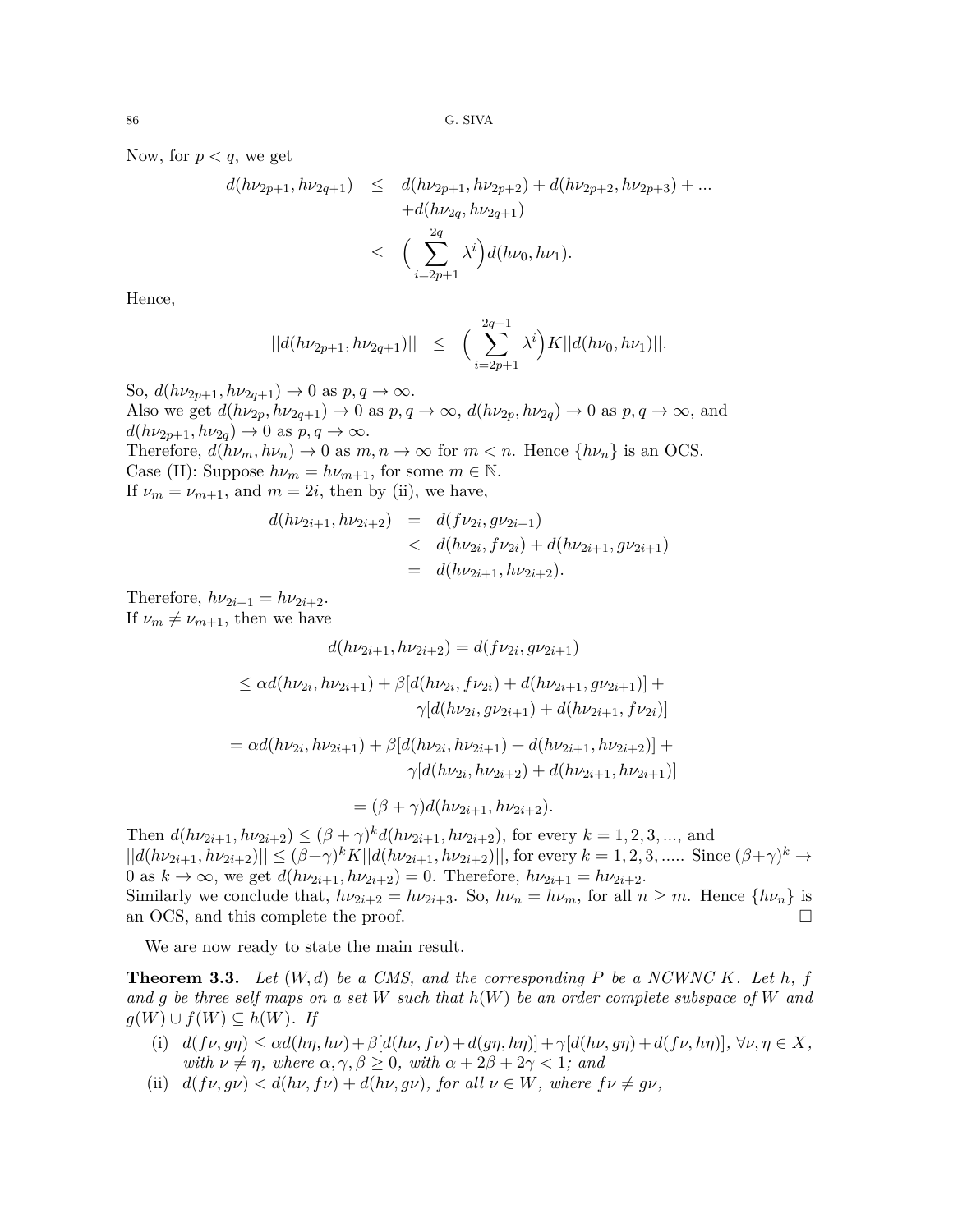*then h, f and g have a unique POC. Moreover, if* (*f, h*) *and* (*g, h*) *are WC, then h, f and g have unique CFP.*

*Proof.* Fix  $\nu_0 \in W$ . By using the above proposition, we conclude that the  $f - g$  sequence  ${h\nu_n}$  is an OCS. By the order completeness of  $h(W)$ ,  $h\nu_n \to v$ , for some *v* in *W*. Also there exists *u* in *W* such that  $hu = v$ . Now for every  $n \in N$ :

$$
d(h\nu_n, fu) \leq d(h\nu_n, h\nu_{2n}) + d(h\nu_{2n}, fu)
$$
  
= 
$$
d(h\nu_n, h\nu_{2n}) + d(g\nu_{2n-1}, fu)
$$

$$
\leq d(h\nu_n, h\nu_{2n}) + \alpha d(hu, h\nu_{2n-1}) + \beta [d(hu, fu) + d(h\nu_{2n-1}, gv_{2n-1})]
$$

$$
+ \gamma [d(hu, gv_{2n-1}) + d(h\nu_{2n-1}, fu)]
$$

$$
= d(h\nu_n, h\nu_{2n}) + \alpha d(v, h\nu_{2n-1}) + \beta [d(v, fu) + d(h\nu_{2n-1}, hv_{2n})]
$$

$$
+ \gamma [d(v, hv_{2n}) + d(h\nu_{2n-1}, fu)].
$$

$$
d(h\nu_n, fu) \leq \frac{1}{1 - \beta - \gamma} [(1 + \beta) d(h\nu_n, v) + (1 + \beta + 2\gamma) d(h\nu_{2n}, v) + (1 + \beta + \gamma) d(v, h\nu_{2n-1})]
$$

and hence,

$$
||d(h\nu_n, fu)|| \le \frac{1}{1 - \beta - \gamma} K||[(1 + \beta)d(h\nu_n, v) + (1 + \beta + 2\gamma)d(h\nu_{2n}, v) + (1 + \beta + \gamma)d(v, h\nu_{2n-1})]||.
$$

Therefore,  $d(h\nu_n, fu) \to 0$  as  $n \to \infty$ . Hence  $h\nu_n \to fu$ . Also we have  $h\nu_n \to hu$ , and by using Lemma 2.3, we get  $fu = hu$ .

Similarly from  $d(h\nu_n, gu) \leq d(h\nu_n, h\nu_{2n+1}) + d(h\nu_{2n+1}, gu)$  we have  $hu = gu$ . Therefore  $hu = fu = gu = v$ , where *v* is POC.

For the proof of uniqueness of *v*, let *v*<sup>\*</sup> be an arbitrary POC such that  $hu^* = fu^* = gu^* = v^*$ . Then

$$
d(v, v^*) = d(fu, gu^*)
$$
  
\n
$$
\leq \alpha d(hu^*, hu) + \beta[d(hu, fu) + d(hu^*, gu^*)] + \gamma[d(gu^*, hu) + d(hu^*, fu)]
$$
  
\n
$$
\leq \alpha d(v^*, v) + \beta[d(v, v) + d(v^*, v^*)] + \gamma[d(v, v^*) + d(v^*, v^*)]
$$
  
\n
$$
\leq (\alpha + 2\gamma)d(v, v^*).
$$

 $d(v, v^*) \leq (\alpha + 2\gamma)^m d(v, v^*)$ , for every  $m = 1, 2, 3, ...,$  and  $||d(v, v^*)|| \leq (\alpha + 2\gamma)^m K ||d(v, v^*)||$ . Since  $(\alpha + 2\gamma)^m \to 0$  as  $m \to \infty$ , we have  $d(v, v^*) = 0$ . Therefore  $v = v^*$ . Thus the POC is unique. Also, if  $(g, h)$  and  $(f, h)$  are WC pairs, then

$$
fv = fhu = hfu = hv, \text{ and } gv = ghu = hyu = hv,
$$

which implies that  $fv = gv = hv = z$ . Therefore z is a POC of  $h, f$  and g. Since the POC is unique, we conclude that  $v = z$ , and so  $h$ ,  $f$  and  $g$  have unique CFP  $v$ .

By putting  $g = f$  in Theorem 3.3, we conclude the following result.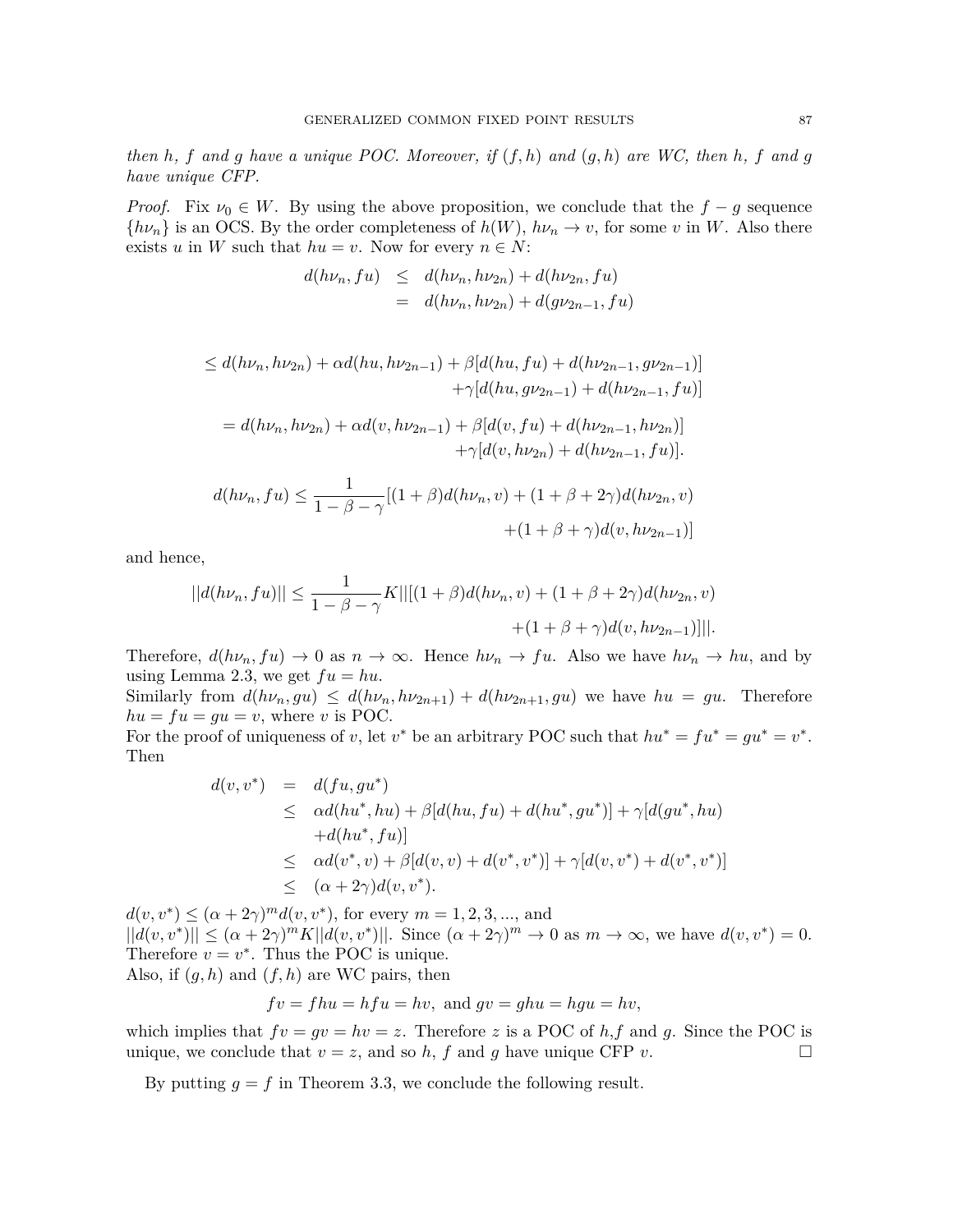#### 88 G. SIVA

**Theorem 3.4.** *Let* (*W, d*) *be a CMS, and the corresponding P be a NCWNC K. Let*  $h, g: W \to W$ ,  $h(W)$  *be an order complete subspace of*  $W$  *and*  $g(W) \subseteq h(W)$ *. If* 

$$
d(g\nu, g\eta) \le \alpha d(h\nu, h\eta) + \beta[d(h\nu, g\nu) + d(h\eta, g\eta)] + \gamma[d(g\eta, h\nu) + d(h\eta, g\nu)],
$$
  
for all  $\nu, \eta \in W$ , where  $\alpha, \gamma, \beta \in [0, 1)$ , with  $\alpha + 2\beta + 2\gamma < 1$ ,

*then h and g have a unique POC. Moreover, if a pair* (*h, g*) *is WC, then h and g have unique CFP.*

The following corollary, is a direct result of Theorem 3.4.

**Corollary 3.5.** *Let* (*W, d*) *be a CMS, and the corresponding P be a NCWNC K. Let*  $h, g: W \rightarrow W$  *be two maps such that*  $h(W)$  *be an order complete subspace of W* and *g*(*W*)  $\subseteq$  *h*(*W*)*. If* 

$$
d(g\nu, g\eta) \le t_1 d(h\nu, h\eta) + t_2 d(h\nu, g\nu) + t_3 d(h\eta, g\eta) + t_4 d(h\nu, g\eta) + t_5 d(h\eta, g\nu),
$$
  
for all  $\nu, \eta \in W$ , where  $t_i \in [0, 1), \forall i \in \{1, 2, \dots, 5\}$ , with  $\sum_{i=1}^{5} t_i < 1$ ,

*then h and g have a unique POC. Moreover, if a pair* (*h, g*) *is WC, then h and g have unique CFP.*

*Proof.* Adding the new inequality to contractive condition, by interchanging roles of  $\nu$  and *η* in contractive condition with  $\alpha = t_1$ ,  $\beta = \frac{t_1+t_2}{2}$ , and  $\gamma = \frac{t_3+t_4}{2}$ , and by Theorem 3.4, we proved this result.  $\Box$ 

The above Corollary is a generalization of Theorem 1 of [\[15](#page-8-9)], Theorem 2.3, Theorem 2.1, and Theorem 2.4 of [\[2\]](#page-7-1).

By putting  $h = I$  in Theorem 3.4, we conclude the Corollary 2.3 of  $[1]$  as follow.

**Corollary 3.6.** *Let* (*W, d*) *be an order complete CMS, and the corresponding P be a NCWNC K. Let*  $q: W \to W$  *be a map such that* 

$$
d(g\nu, g\eta) \le \alpha d(\eta, \nu) + \beta[d(\nu, g\nu) + d(\eta, g\eta)] + \gamma[d(g\eta, \nu) + d(\eta, g\nu)],
$$
  
for all  $\nu, \eta \in W$ , where  $\alpha, \gamma, \beta \in [0, 1)$ , with  $\alpha + 2\beta + 2\gamma < 1$ .

*Then g has unique fixed point(or, UFP).*

The above Corollary is Corollary 2.3 of [[1](#page-7-0)].

**Corollary 3.7.** *Let* (*W, d*) *be an order complete CMS, and the corresponding P be a NCWNC K.* Let  $g: W \to W$  be a map such that

$$
\begin{aligned} d(g^r\nu,g^r\eta) &\leq \alpha d(\nu,\eta) + \beta [d(\nu,g^r\nu) + d(\eta,g^r\eta)] + \gamma [d(\nu,g^r\eta) + d(\eta,g^r\nu)],\\ \text{for all } \nu,\eta \in W, r \in \mathbb{N}, \text{ where } \alpha,\gamma,\beta \in [0,1), \text{ with } \alpha + 2\beta + 2\gamma < 1. \end{aligned}
$$

*Then g has UFP.*

*Proof.* The mapping *g*<sup>*r*</sup> has UFP *ν*<sup>\*</sup>, because of previous Corollary 3.6. But  $g(g^r\nu^*)$  =  $g^r(g\nu^*) = g\nu^*$ , so  $g\nu^*$  is also a fixed point of  $g^r$ . Hence  $g\nu^* = \nu^*$ , and  $\nu^*$  is a fixed point of *g*. Therefore *g* has a UFP, because a fixed point of *g* is also a fixed point of  $g^r$ . □

**Remark 3.8.** The Corollary 3.7 is a generalization of Corollary 1 of [[15](#page-8-9)], Theorem 1, Theorem 3, Theorem 4, and Corollary 2 of [\[7\]](#page-8-1).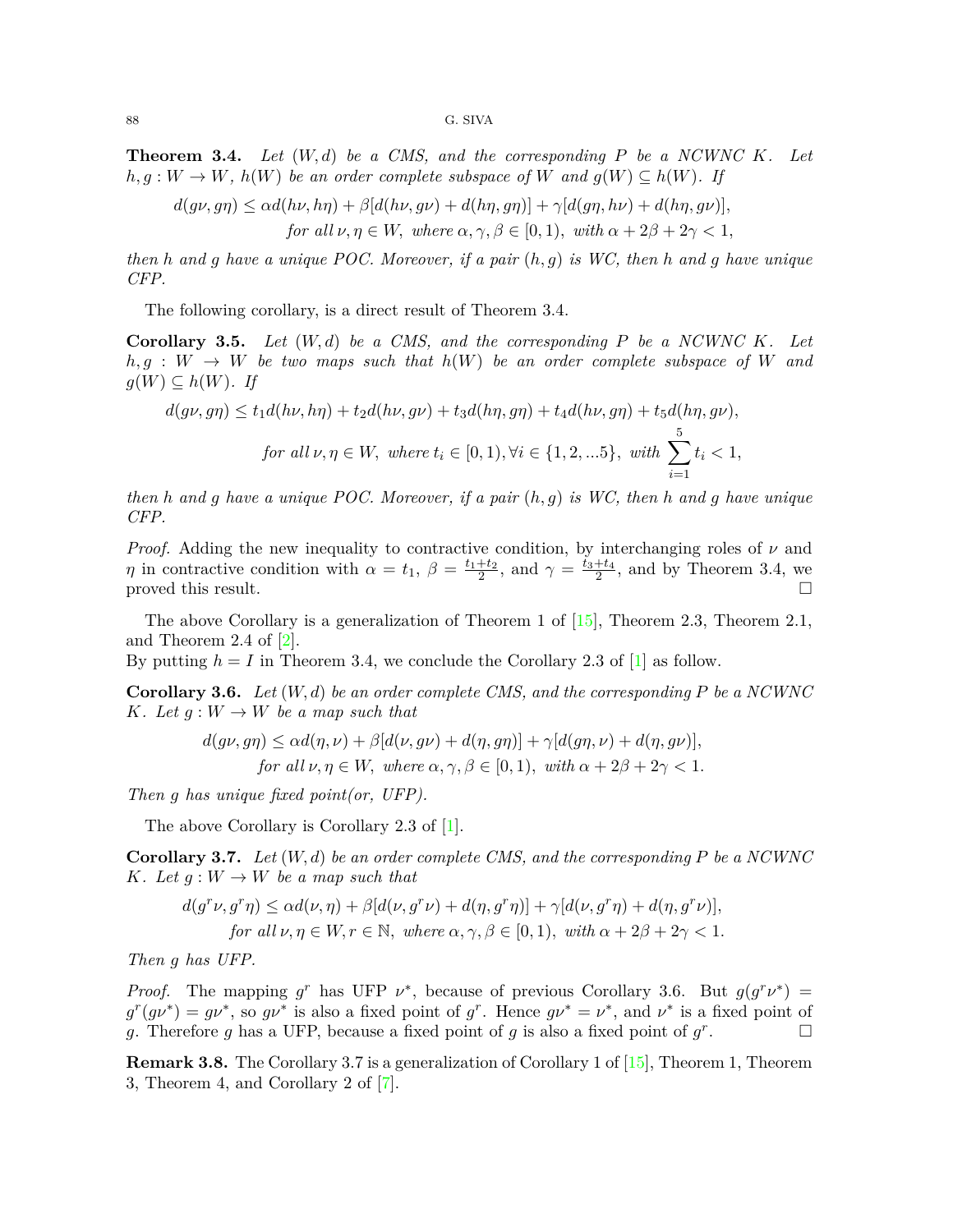Next we give an example to find a unique common fixed point of three self maps, and which is illustrate our main result.

**Example 3.9.** Let  $P = \{(\nu, \eta) \in E : \nu, \eta \geq 0\}$  be a subset of the real Banach space  $E = \mathbb{R}^2$ , (the Euclidean plane). Then *P* is a NCWNC with  $K = 1$ . Let  $W = \{a, b, c\}$  and  $d: W \times \mathcal{W} \to E$  be defined by  $d(\nu, \eta) = 0$  if  $\nu = \eta$ , and suppose  $\nu \neq \eta$ ,

$$
d(\nu, \eta) = \begin{cases} (\frac{2}{5}, 2), & \text{if } \nu, \eta \in \{a, c\} \\ (1, 5), & \text{if } \nu, \eta \in \{a, b\} \\ (\frac{3}{5}, 3), & \text{if } \nu, \eta \in \{b, c\}. \end{cases}
$$

Then (*W, d*) is a order complete CMS.

Define  $h, f, g: W \to W$  by  $h(\nu) = \nu, f(\nu) = c$ , and

$$
g\nu = \begin{cases} a, & \text{if } \nu = b \\ c, & \text{if } \nu \neq b. \end{cases}
$$

For  $\alpha = 0, \gamma = 0$ , and  $\beta = \frac{2}{5}$  $\frac{2}{5}$ , we have

$$
d(fx, gy) = \begin{cases} (\frac{2}{5}, 2), & \text{if } \eta = b, \\ (0, 0), & \text{if } \eta \neq b, \end{cases}
$$

$$
\beta[d(h\nu, f\nu) + d(h\eta, g\eta)] = \begin{cases} (\frac{2^2}{5^2} + \frac{2}{5}, \frac{14}{5}), & \text{if } \nu = a \text{ and } \eta = b, \\ (\frac{6}{5^2} + \frac{2}{5}, \frac{16}{5}), & \text{if } \nu = b \text{ and } \eta = b. \end{cases}
$$

Also,  $(g, h)$  and  $(f, h)$  are WC pairs on *W*, because  $hf(c) = fh(c)$  and  $hg(c) = gh(c)$ . Then, all conditions of Theorem 3.3 are satisfied. Moreover, the unique CFP of *h*, *f* and *g* is *c*.

## 4. Applications

We show that an existence theorem for the unique common solution(UCS) of the two Urysohn integral equations(UIEs). In the following, assume  $W = C([a, b], \mathbb{R}^n)$ ,  $P = \{(k, l) \in$  $E: k, l \geq 0$   $\subseteq E = \mathbb{R}^2$ , and  $d(\nu, \eta) = (||\nu - \eta||_{\infty}, w||\nu - \eta||_{\infty}), \forall \nu, \eta \in W, w \geq 0$ , so  $(W, d)$  is an order complete CMS.

**Theorem 4.1.** *Let consider two UIEs*

(4.1) 
$$
\nu(r) = \int_{a}^{b} L_1(r, t, \nu(t))dt + p(r),
$$

(4.2) 
$$
\nu(r) = \int_{a}^{b} L_2(r, t, \nu(t))dt + q(r),
$$

where  $r \in [a, b] \subset \mathbb{R}$ , and  $\nu, p, q \in W$ . Let  $L_1$  and  $L_2$  be two maps from  $[a, b] \times [a, b] \times \mathbb{R}^n$  to R *n such that*

 $(i)$   $A_{\nu}, B_{\nu} \in W$ *, for every*  $\nu \in W$ *, where* 

$$
A_{\nu}(r) = \int_{a}^{b} L_1(r, t, \nu(t))dt, B_{\nu}(r) = \int_{a}^{b} L_2(r, t, \nu(t))dt, \forall r \in [a, b].
$$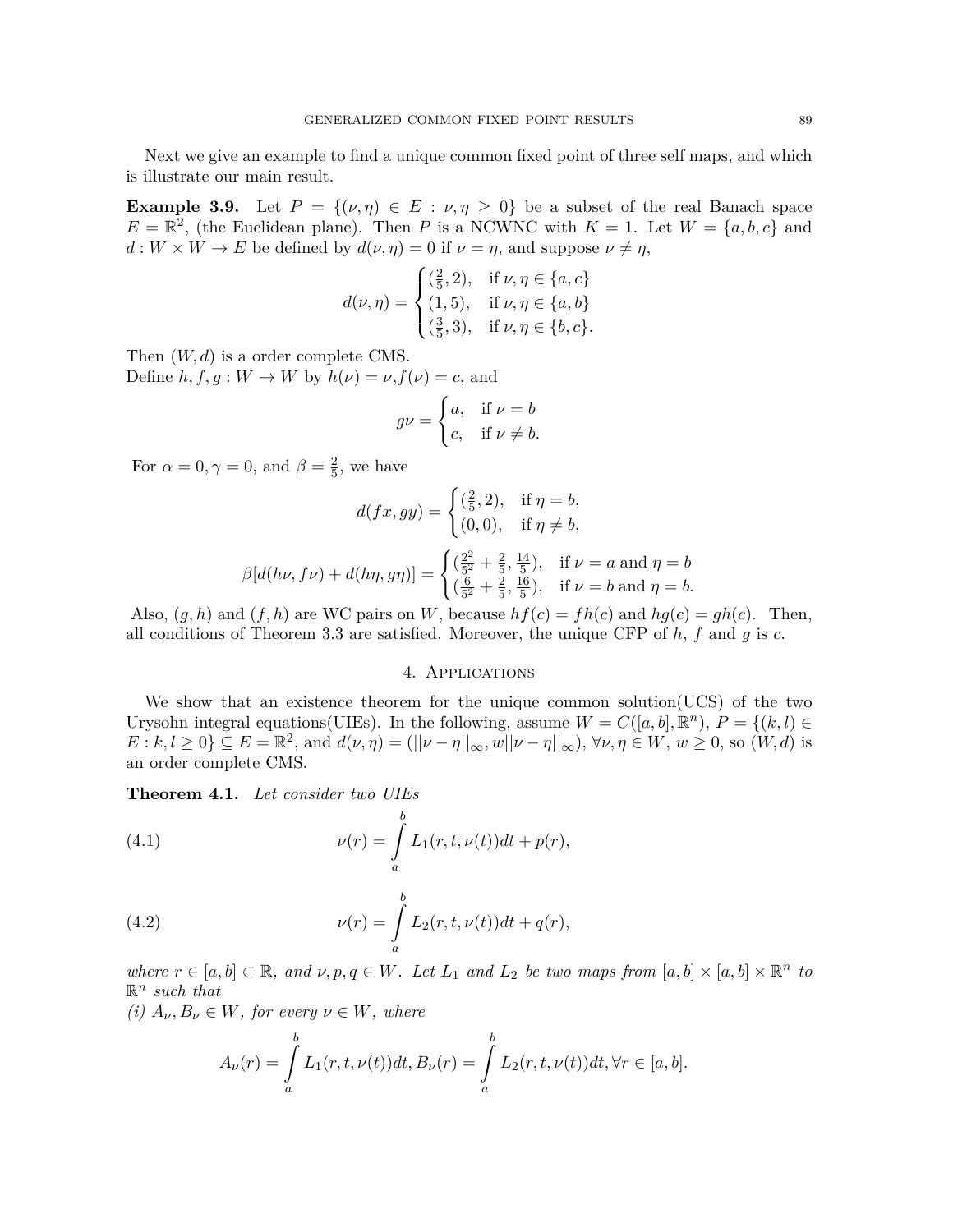*(ii)* There exists  $\alpha, \gamma, \beta \geq 0$ *, such that* 

$$
(|A_{\nu}(r) - B_{\eta}(r) + p(r) - q(r)|, w|A_{\nu}(r) - B_{\eta}(r) + p(r) - q(r)|)
$$
  
\n
$$
\leq \alpha(|\nu(r) - \eta(r)|, w|\nu(r) - \eta(r)|)
$$
  
\n
$$
+ \beta[(|A_{\nu}(r) + p(r) - \nu(r)|, w|A_{\nu}(r) + p(r) - \nu(r)|)
$$
  
\n
$$
+ (|B_{\eta}(r) + q(r) - \eta(r)|, w|B_{\eta}(r) + q(r) - \eta(r)|)]
$$
  
\n
$$
+ \gamma[(|B_{\eta}(r) + q(r) - \nu(r)|, w|B_{\eta}(r) + q(r) - \nu(r)|)
$$
  
\n
$$
+ (|A_{\nu}(r) + p(r) - \eta(r)|, w|A_{\nu}(r) + p(r) - \eta(r)|)],
$$

*where*  $\alpha + 2\beta + 2\gamma < 1$ ,  $\forall \nu, \eta \in W$  *with*  $\nu \neq \eta$ , and  $r \in [a, b]$ . *(iii)* Whenever  $A_{\nu} + p \neq B_{\nu} + q$ ,

$$
\sup_{r \in [a,b]} (|A_{\nu}(r) - B_{\nu}(r) + p(r) - q(r)|, w|A_{\nu}(r) - B_{y}(r) + p(r) - q(r)|)
$$
\n
$$
< \sup_{r \in [a,b]} (|A_{\nu}(r) + p(r) - \nu(r)|, w|A_{\nu}(r) + p(r) - \nu(r)|)
$$
\n
$$
+ \sup_{r \in [a,b]} (|B_{\nu}(r) + q(r) - \nu(r)|, w|B_{\nu}(r) + q(r) - \nu(r)|), \ \forall \nu \in W.
$$

*Then UIEs (4.1) and (4.2) have a UCS.*

*Proof.* Let  $q, f: W \to W$  by  $f(\nu) = A_{\nu} + p$ ,  $q(\nu) = B_{\nu} + q$ , then  $(||f - g||_{\infty}, w||f - g||_{\infty}) \leq \alpha (||\nu - \eta||_{\infty}, w||\nu - \eta||_{\infty})$  $+\beta[ (||f(\nu)-\nu||_{\infty}, w||f(\nu)-\nu||_{\infty}) + (||g(\eta)-\eta||_{\infty}, w||g(\eta)-\eta||_{\infty})]$  $+\gamma [(||g(\eta)-\nu||_{\infty},w||g(\eta)-\nu||_{\infty})+(||f(\nu)-\eta||_{\infty},w||f(\nu)-\eta||_{\infty})],$ 

 $\forall \nu, \eta \in W$ , with  $\nu \neq \eta$ , and if  $f(\nu) \neq g(\nu)$ 

$$
(||f - g||_{\infty}, w||f - g||_{\infty}) < (||f(\nu) - \nu||_{\infty}, w||f(\nu) - \nu||_{\infty}) + (||g(\nu) - \nu||_{\infty}, w||g(\nu) - \nu||_{\infty}),
$$

*∀ν</i> ∈ <i>W</i>. If <math>h = I</math> on <i>W</i>, UIEs (4.1) and (4.2) have a UCS, by Theorem 3.3. □* 

# **Conclusion**

Fixed point iteration methods are applied to solve Urysohn integral equations. So, we have to find all possible fixed point results in connection with fixed point iteration methods.

## **Acknowledgement**

The author first like to thank the reviewers and the editor for their valuable comments and corrections for improvement of this article. The author's current work is funded by CSIR, India.

#### **REFERENCES**

- <span id="page-7-0"></span>[1] M. Abbas and B. E. Rhoades, *Fixed and periodic point results in cone metric spaces*, Applied Mathematics Letters, 22 (2009), 511-515.
- <span id="page-7-1"></span>[2] M. Abbas, and G. Jungck, *Common fixed point results for non commuting mappings without continuity in cone metric spaces*, J. Math. Anal. Appl., 341 (2008), 416-420.
- <span id="page-7-2"></span>[3] M. Arshad, A. Azam, and P. Verto, *Some common fixed point results in cone metric spaces*, Fixed point theory and Applications, 2009.